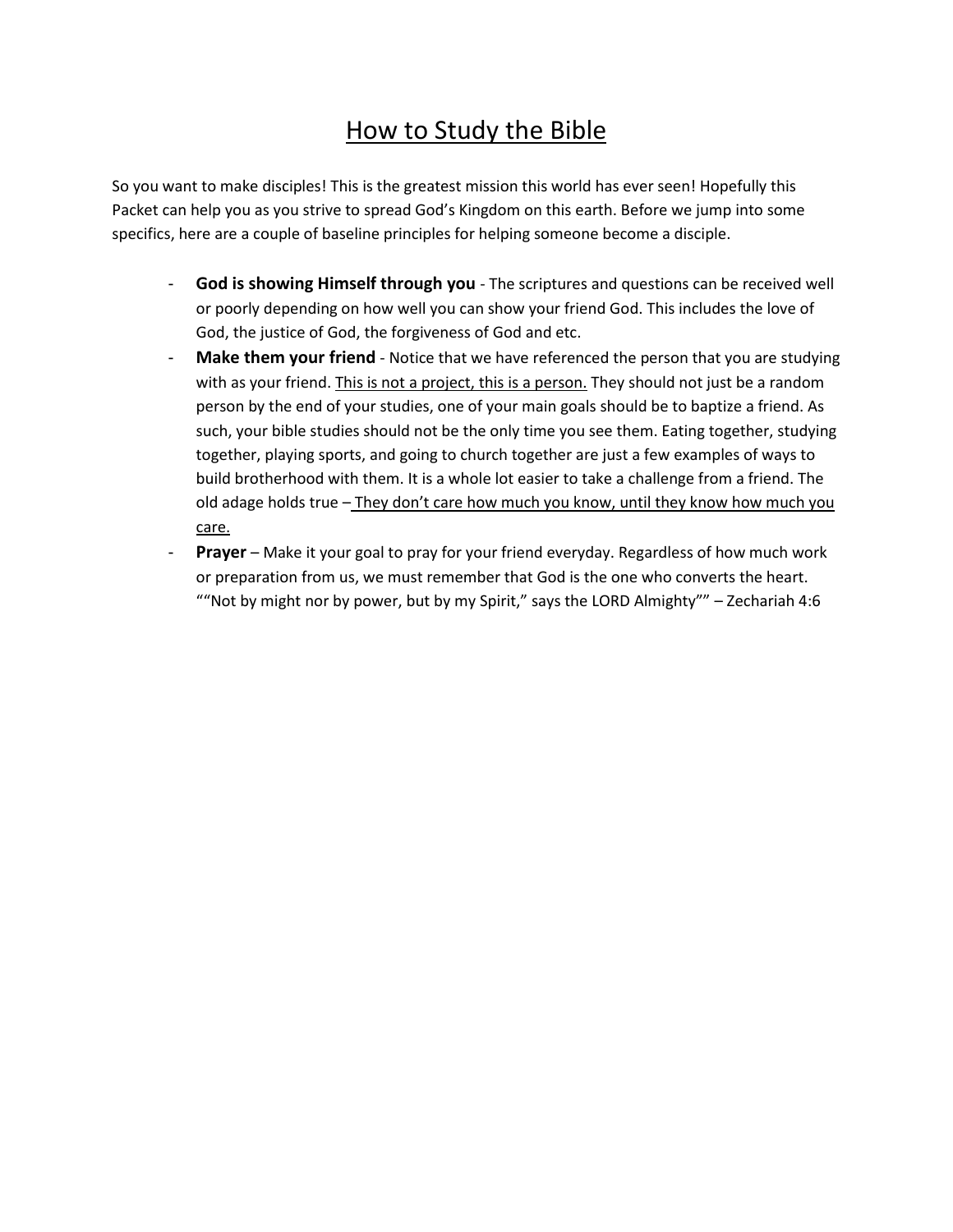# Order we will go through the Studies-

- Seeking
- Word
- Discipleship
- Sin
- Grace/Cross
- Repentance
- Baptism
- Church
- Count the Cost

# Is this the only Order?

- **NO!** There is no set order you have to go through, just baseline biblical convictions that someone needs to understand and commit to before they make Jesus Lord.
- Your studies should look different with different people, especially when you go to extremes like studying with atheists, muslims, or even someone that has deep hurts in their past.

# Why this order then?

- We have chosen this order because in Atlanta where we find a lot of lukewarm christianity, we believe this is generally the most helpful for a religious person - here is the thinking behind it so you can personalize it.
	- The beginning to studies are interchangeable with the thought that before learning anything else you have to have a heart to seek a relationship with God and know how to do that. Also if the bible is what is going to be studied, then your friend must have a firm understanding of how to use the bible in their lives and that it is supposed to have the power to change them.
	- After that we go into discipleship b/c here in the south most people think they are Christians already and that can prevent most people to being humble to scriptures with the thought of "why do I need to change if I am already saved?". We know that you have to be lost before you can be saved, so we have to help people realize they are lost. This study is largely about helping people be humble.
	- Next we go into sin because the main thing that has kept someone from becoming a disciple has been their sin. Also in order to fully appreciate what Jesus did on the cross someone needs to realize how broken and lost they are in their sin.
	- While we have ruined our salvation God has given us a chance at salvation by his Grace. We go to the cross to find grace and the answer for our sin.
	- Next studies are about the biblical response to the cross repentance and baptism.
	- When you get baptized you become a member of the body of Christ. As such it is helpful to understand what local body you should invest in and what biblical expectations there are if you are going to be a part of the body.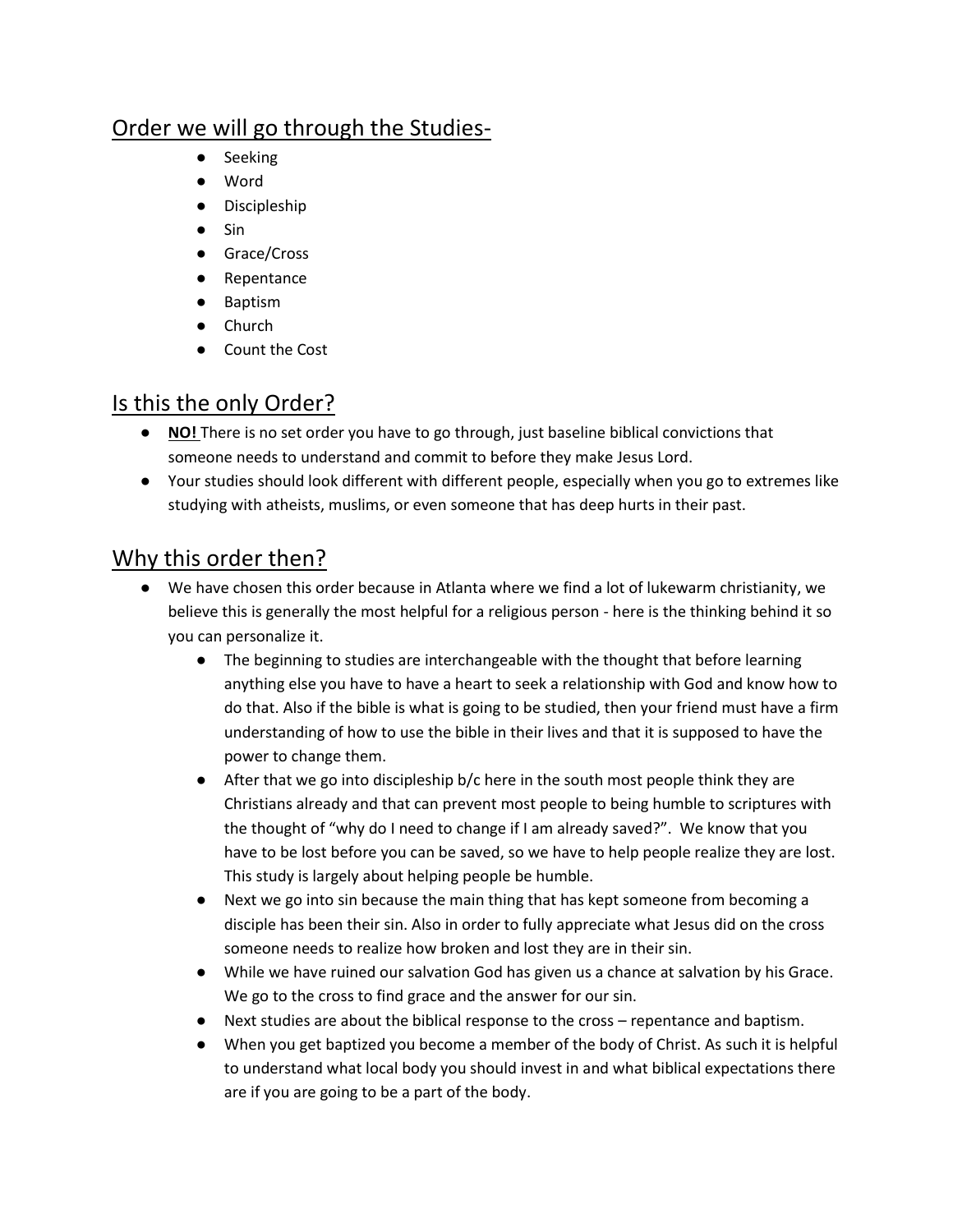● Last is to follow through on Jesus's Words to "not begin until you count the cost"

# Overview of each Study

This is not a comprehensive list, nor is it exactly what you must do. There are many other passages and questions that are great to use and are extremely helpful. Depending on your friend, the perspective that you look at each scripture should change. This should be a launching point to help you guide some one's heart towards Jesus, not an exact formula for every bible study.

Starting point:

- A chunk of the first time you sit down with your friend should be to get to know them. Share your background stories, ask about their families, church history, spiritual experiences. It is a whole lot easier to know where you are going if you know where they have come from.

Follow up:

- At the beginning of each study spend some time catching up and being friends. Also spend some time following up from the last study and the challenge you gave them.

## **Seeking God**

Objective:

● Help them understand that God has given them a purpose to seek God. But that God wants them to seek after them with their whole heart. Figure out if they are seeking God with everything, if not what that looks like and if they want to learn how to do that.

#### Scriptures:

- **Acts 17:24-28**
	- o Why do you want to seek after God?
	- o You were made with a purpose to seek after God
- **Jeremiah 29:11-13**
	- o Which is better, your plan for your life or Gods?
	- o How does God want us to seek Him?
	- o What does it look like to seek Him wholeheartedly?
	- o Are you doing that?
- **Matthew 7:21-23**
	- o Why didn't these guys find Jesus?
	- o Seeking God is a salvation issue

#### Challenge:

Read your bible and pray every day for the next week

#### Scripture Bank (Additional Passages):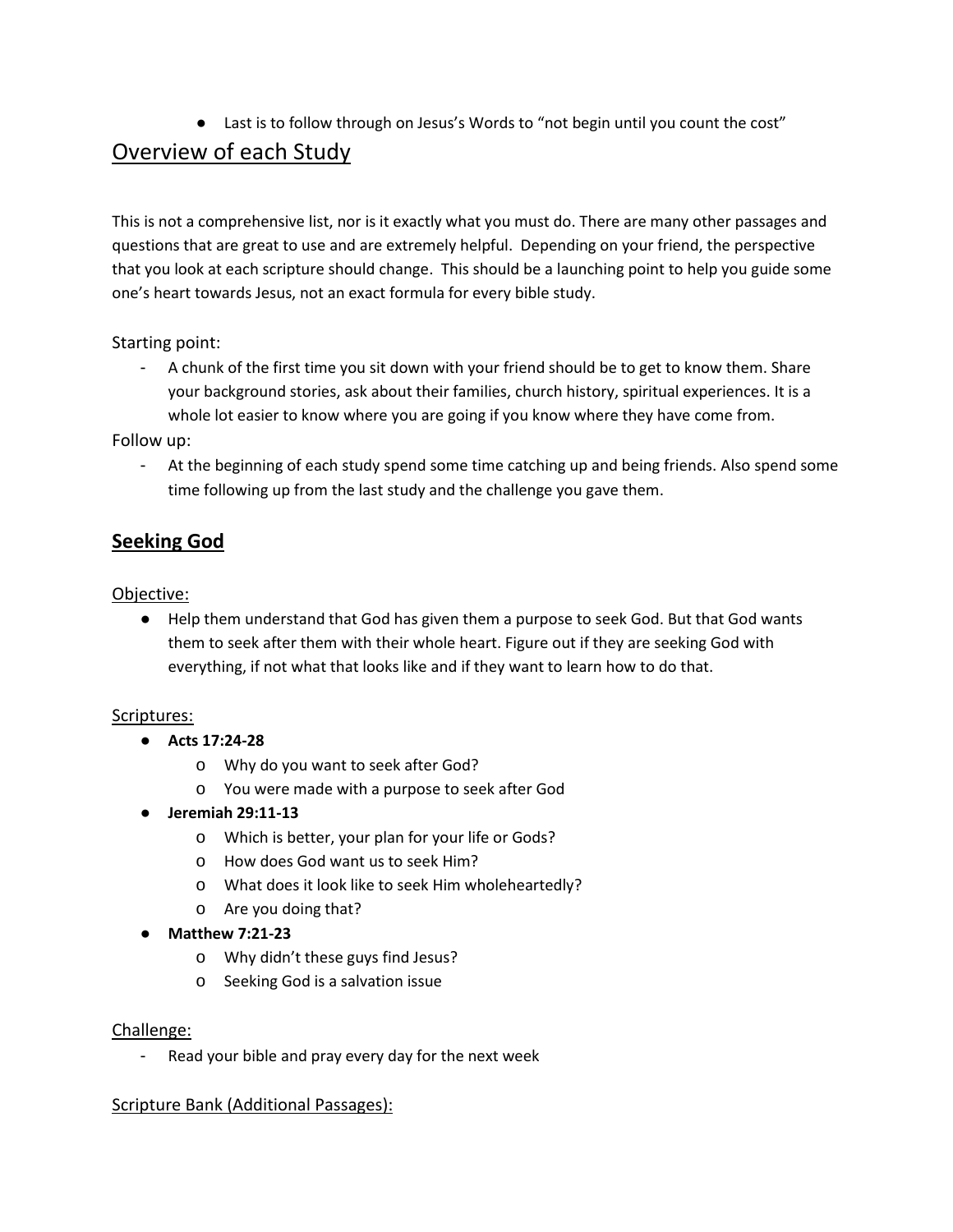- o Matthew 22:36-40
- o Matthew 7:7-12
- o Matthew 7:13-14
- o Matthew 6:33
- o Acts 8:26-40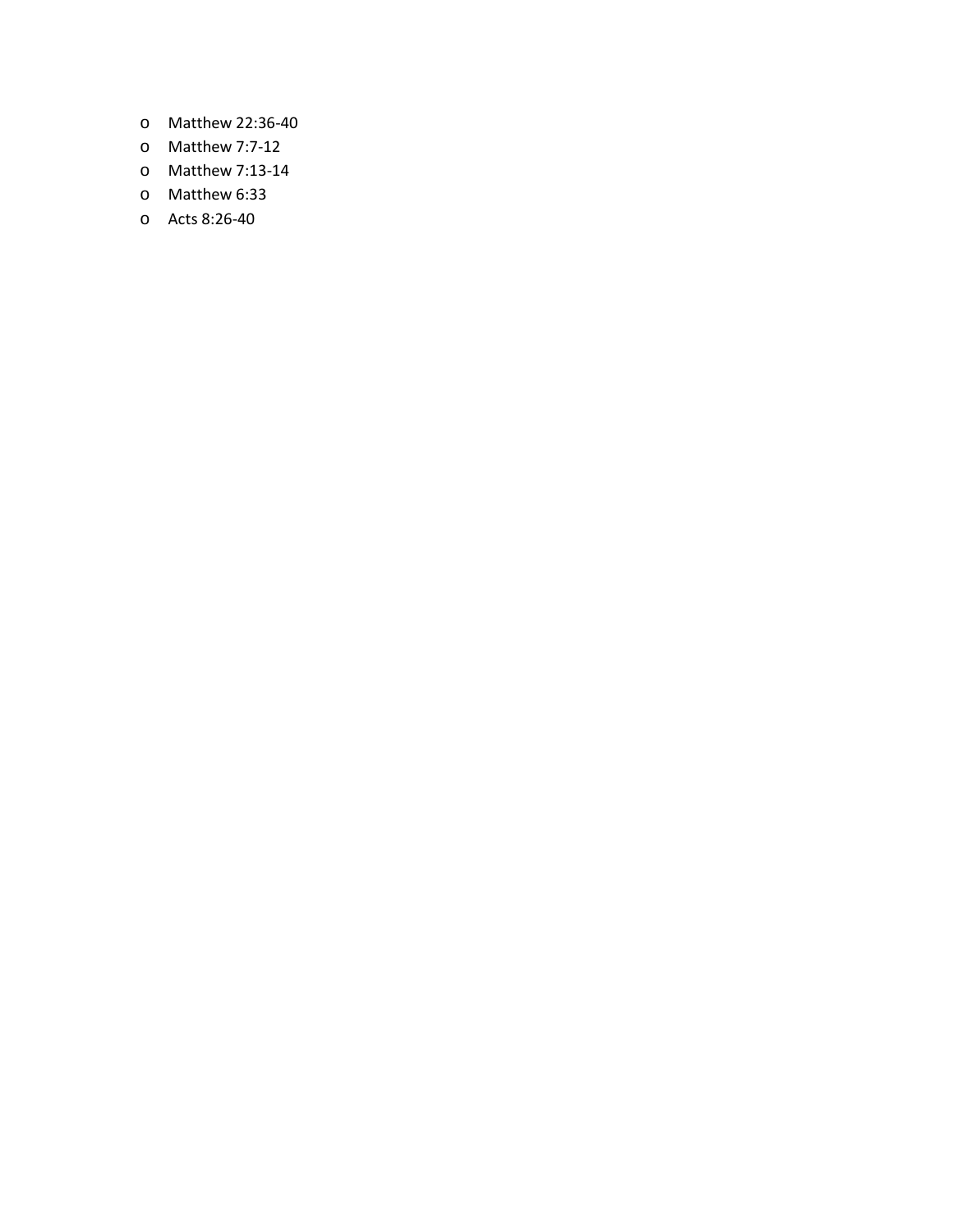# Word of God:

### Objective:

● Most of modern christianity has a terrible perspective on the bible. This study is a course correct on how they should view the bible (that the need it, it has all power, etc) and thus help inspire them to read everyday and to make it the standard of their lives.

#### Study:

- Intro question If you could describe the bible as an animal, what would it be?
- **Matthew 4:1-11**
	- Vs 4 What insight does this show us about how much Jesus believes He needs the bible?
	- To Jesus scriptures just as necessary as food
		- If you go a few hours without eating what do you feel? Day? Week?
		- If you go a few hours without getting into the Word what does your spirit feel? Day? Week?
		- Don't feel it because we are so distracted by this physical world.
	- Do you actually believe you need the bible in your life?
	- Satan tempts Jesus with physical desires, security, pride what does Satan tempt you with?
	- Biggest battle of all time Jesus vs Satan Jesus decides to use the Word of God as His weapon all three times, what does that show us about how Jesus views the bible?

#### ● **Hebrews 4:12-13**

- What words are used here to describe the Scriptures?
- Bible is like a LION. Powerful!
	- If a wild lion attacked us right now it would change your life forever you can't come into contact with something that powerful and it not change you.
	- See lions in zoo and it doesn't change you you can't take the power out of a lion but you can cage its power away from you.
- Have you caged the power of the bible from your heart?
- Do you want it to have its full power in your life? Why? How can you do that?
- **John 12:47-50**
	- What is going to judge us on the last day?
	- What would change in your life if you lived like the Word was going to judge you?
- **1 Timothy 4:16**
	- Explain life and doctrine. Which one can you lean more towards?
		- Does this say living the right way or believing in the right thing more important?
	- Why is it important to persevere in both life and doctrine?
		- If you found something in the scriptures that you didn't want to do or didn't already believe - what would you do?
	- Have you ever felt hypocritical or experienced hypocrisy? There are actually people who are actually following the bible. We want to help you be one of those people.

#### Challenge:

● Take notes daily as you read your bible. Write down questions and thoughts.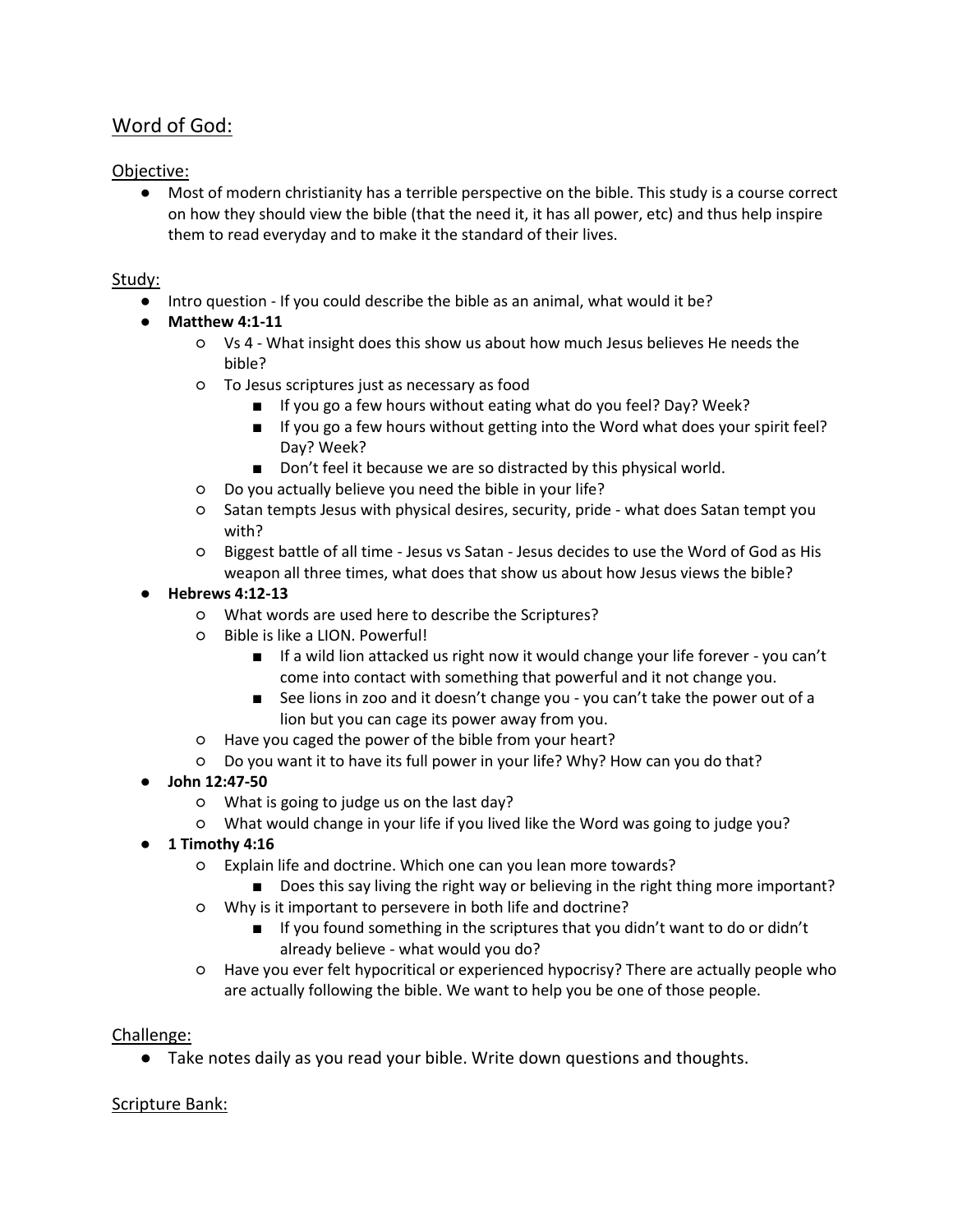- 2 Timothy 3:16-17
- James 1:22-25
- Matthew 7:24-27
- Mark 7:6-13
- Acts 17:10-12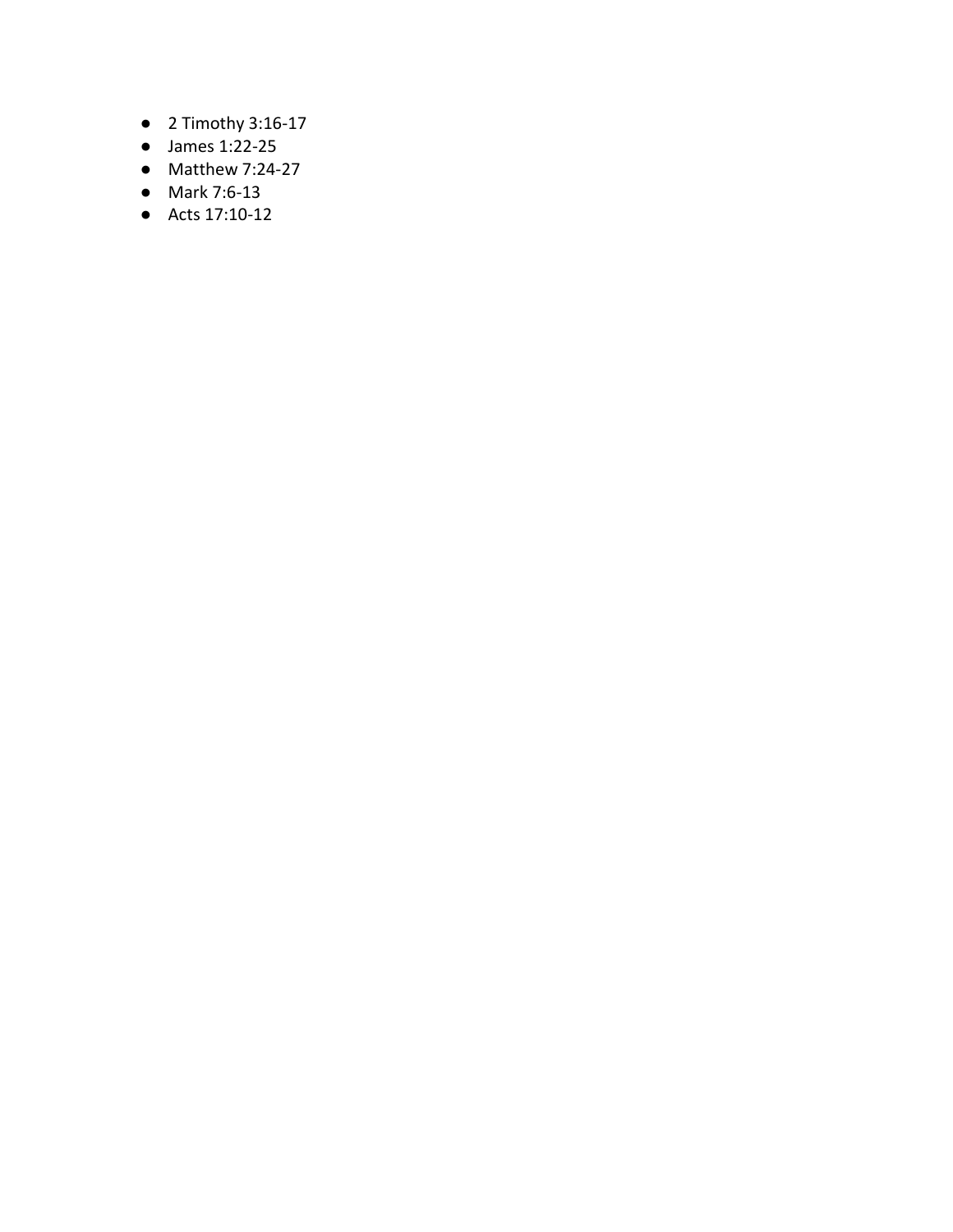## Discipleship:

Objective:

● To define biblical discipleship and christianity by looking at Jesus' teachings. Also to figure out if your friend is a disciple or not. (While it is true you probably could pick up by now if they are following the teachings of Jesus, it is good to go in questioning rather than already judging.)

#### Scriptures:

Depending on who you are studying the bible with and time restrictions, this study can be split into 2 studies. Ending after Luke 9 is a good point if you are wanting to do this.

- **John 8:31-32**
	- o Who was he talking to?
	- o They already believed, why isn't that enough for Jesus?
	- o What is the Truth? What are you being set free from?
- **Mark 1:16-20**
	- o What character trait is demonstrated by Jesus's first disciples that would have drawn Jesus to chose them?
	- o The disciples showed a desire for Jesus, over their family, jobs, and friends (hired men). Why do you desire to follow Jesus?
- **Luke 9:23-26**
	- o It says Jesus is talking to "them all" in other places it says "to the crowds"- why does Jesus's teachings get harder with a larger crowd?
		- Separate the men from the boys  $-$  see who really is there for Jesus vs who is there just for the perks of Jesus
	- o What would Jesus tell you to deny yourself in if you were in the crowd?
		- Get specific about how they are denying themselves in their pride, purity, foul language, selfishness. It is important that they take a good look at how they are doing at denying themselves.
		- Go to Matthew 5:27-30 if purity is an issue.
	- o Explain what would have gone on in people's minds when they heard "take up your cross" – They only crucified murders/revolutionaries. Jesus was talking about being a revolutionary for Him.
		- How would your life become revolutionary if you started following Jesus?
	- o How are you doing at following Jesus's teaching of denying yourself and taking up your cross?
	- **Matthew 28:16-20**
		- o 4 action verbs "go" "make" "baptize" "teach"
		- o What does it mean to make a disciple?
			- Not just being an example.
		- o Does "making disciples" characterize your life?
			- Excited that we can go make disciples together in the future.
		- o Has someone made you into a disciple?
- **Luke 14:25-27**
	- o Large crowds we can expect a hard teaching
	- o What is Jesus teaching us here when He says hate?
		- Useful scripture to help explain is Matthew 6:24, Matthew 22:36-40
		- Jesus wants to be your master, not just your friend/teacher/roommate you can only have one master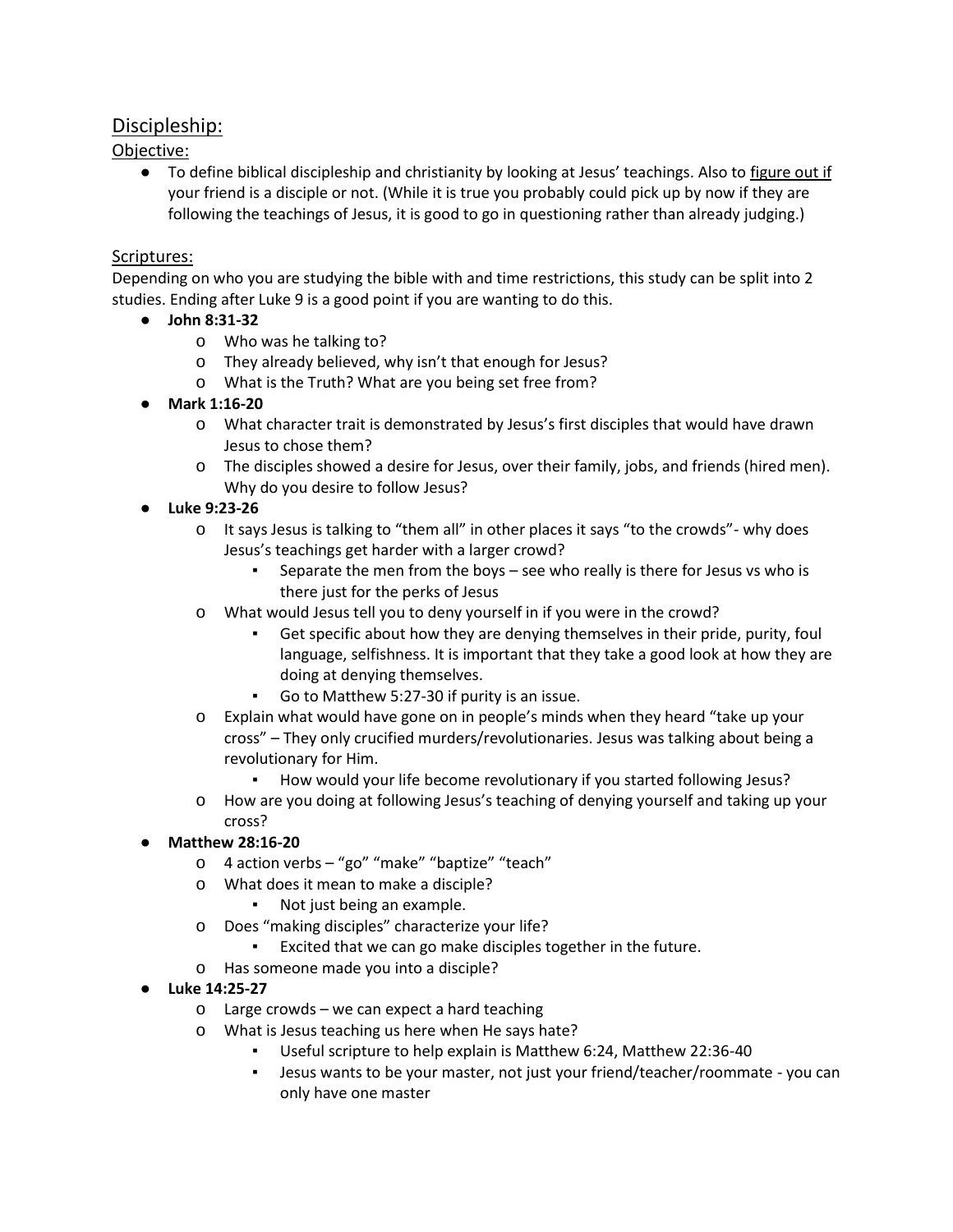- **Luke 14:33**
	- o What would be the hardest things for you to give up if Jesus asked you to?
	- o Why does Jesus call us to give up everything, hate our father and mother, deny ourselves?
	- o How are you doing at hating father and mother, giving up everything?
- **Recap**  you haven't been following a lot of Jesus' teachings
	- Jesus draws a clear line here "otherwise you cannot be my disciple"
	- Based off of His teachings, are you a disciple of Jesus?
- **Acts 11:25-26**
	- o What is the connection between a Christian and a Disciple biblically?
	- o So if you are not a disciple, then are you a Christian?
- Key to ending this study, you want them to leave with hope of becoming a Christian, not demoralized with self hatred that they are not one.
	- o Share how you felt when you figured this out
	- o Share analogies that help build hope to realize that this is a good thing. No one has ever been a disciple without first realizing that they were not one.
	- o Give them a vision for how great becoming a disciple can be, if they have experienced all this great stuff up till now with Jesus and they were not a disciple yet, imagine what it will be like as a disciples.
	- o What do you want to do to become a disciple?

- Read your bible and pray everyday
- Get in 2-3 bible studies a week
- Come to meetings of the Body
- If split into 2 studies think of 5 areas you need to deny yourself in and how you can start doing that.

#### Additional Passages:

- o Matthew 10:34-39
- o Luke 9:57-62
- o John 13:33-34
- o Galatians 2:20
- o Mark 10:17-31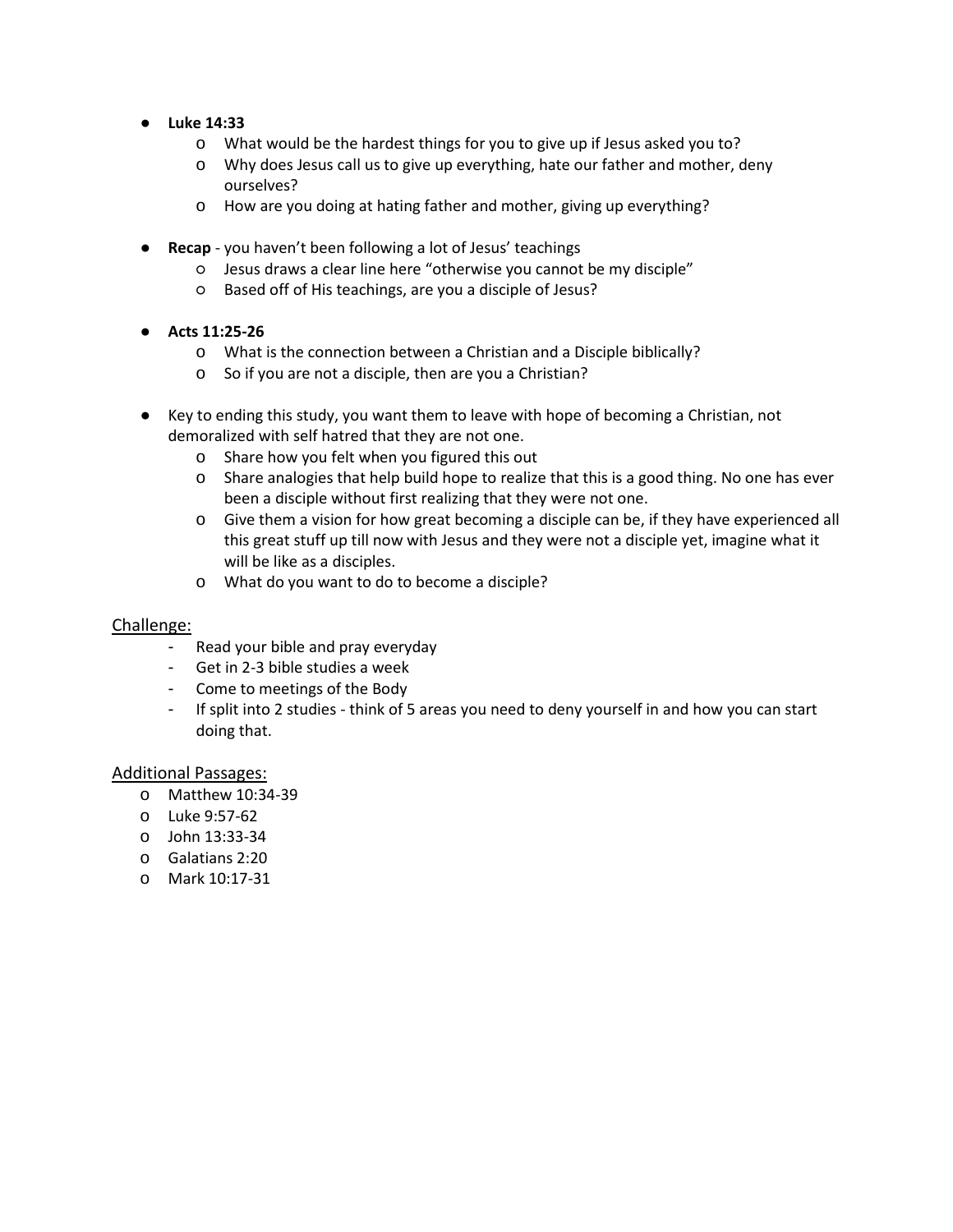# Sin:

### Objective:

- To define sin, understand its consequences, where it comes from, and that all sin will send you to hell, not just the "big ones". Also to find healing by confessing your sins.
- We will be breaking this into two different studies. We will title them "Sin from 3000 feet" and "Sin under the magnifying glass". Yet again, depending on who you are studying the bible with and the amount of time you have, these can be combined into the same study. If doing this it is beneficial to not go over every single verse.

### Sin from 3000 feet:

- **Romans 3:23**
	- o What is the definition of sin?
	- o If sin means to miss the mark, what does that mean about the equality of sin?
	- o Why is it important for us to believe all sin is equal?
- **Mark 7:20-23**
	- o Where does sin come from?
	- o Who is responsible for our sin?
	- o How does knowing that our sin comes from our own hearts help us to understand the equality of sin?
		- Useful to read Matthew 5:21-22, Matthew 5:27-30 to explain how even though the actions look different, our hearts are in the same place.
- **Isaiah 59:1-3**
	- o What is the consequence of your sin?
		- Helpful to draw diagram of a wall of sin with you on one side and God on the other. Show that Light is on the side of the wall with God and darkness is on the side where they are.
	- o Why does sin separate us from God?
- **Romans 6:23**
	- o What is the eternal consequence of sin?
- **1 John 1:8-10**
	- o Have you had a time to confess all of your sin to God at once?
		- Confess means to agree with God
		- Specify that this only one piece of the puzzle to forgiveness of sins.
		- Explain how this can be meaningful for them and why it would be helpful to do it in written form.
	- o ASK if the next time you get together if you can confess your sins to one another, reference James 5:16

### Challenge:

Confess your sins to God in written form. Helpful to give them a list like Galatians 5:19 or Ephesians 5:3-7

### Sin Under the Magnifying Glass:

Whether you combine the study or do this separately, when confessing sin atmosphere is extremely important. A bunch of times your friend will share things they have never shared with anyone before, you want to help as much as possible by having the study in as quiet and private place as possible.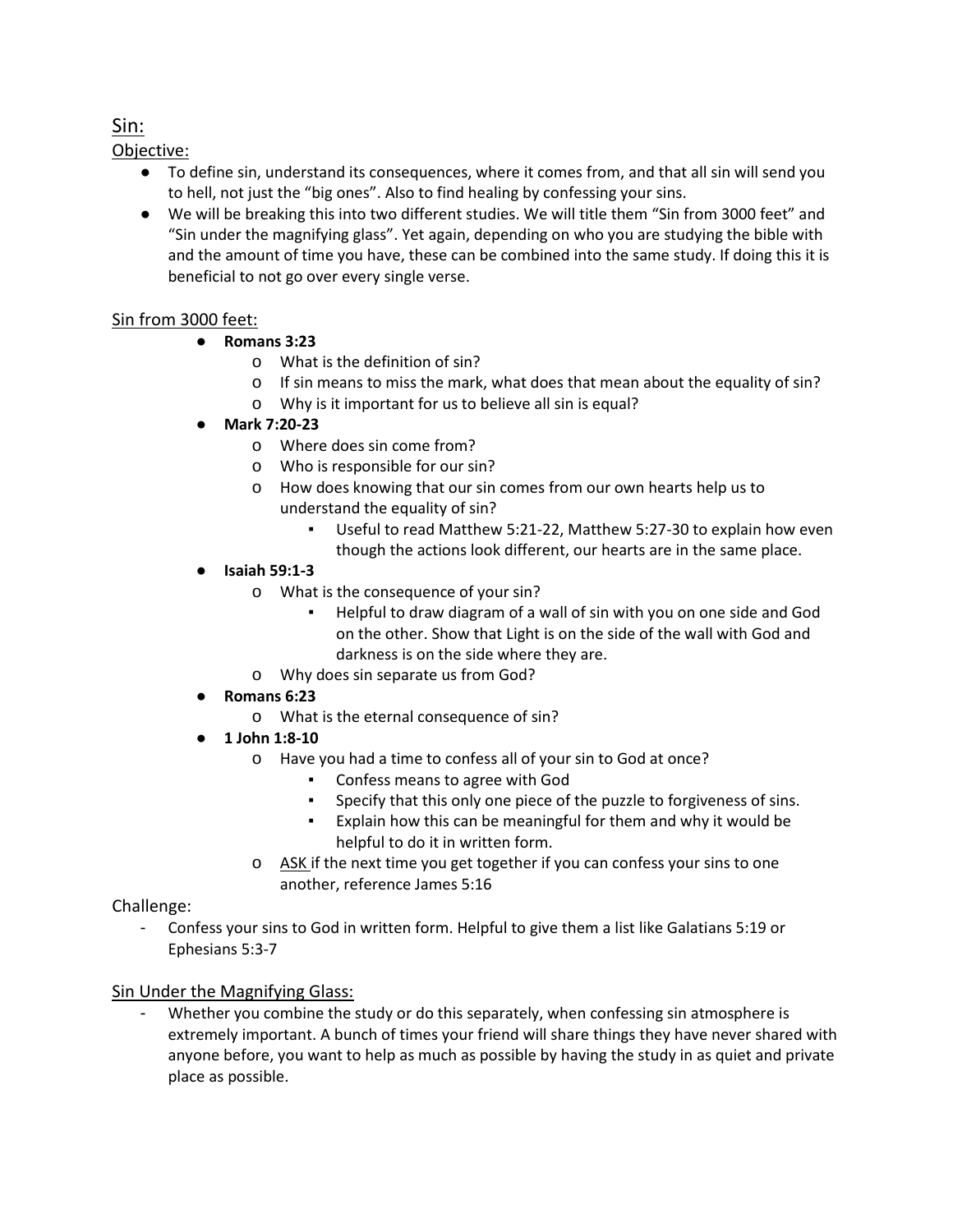- **James 5:16-18**
	- o Why does it say to confess your sins to one another?
	- o What does it mean to "be healed"?
	- o ASK again if it is ok for you to confess your sins with each other.

#### ● **Galatians 5:19-21**

- o There are different ways to facilitate a confession time but the objective is to come into the light, that your friend has the opportunity to bring his sin into the light.
- o Confess sin- which ever way you decide, lead in humility and weakness. Confess first, and confess until it's embarrassing. Your friend will only confess as deep as you will.
	- Use other passages like Ephesians 5:3-7 if needed
- o Explain how they will never fully appreciate Jesus for what He did unless they understand the magnitude of the sin they are in.
- o Read vs 21 again.
	- Since you are still living like this, if you were to die right now where would you go?
- o Lift them up, you don't want them to go to hell excited about how they have been growing. They can change their eternity by continuing to follow the bible.

#### Challenge:

If combined into one study then challenge them to confess their sin to God. If not this is a good time to give them a fellowship challenge – for them to ask people in fellowship what helped them get over their sin, or what helped them become a disciple.

- o James 4:17
- o James 1:13-15
- o Luke 7:36-50
- o Luke 18:9-14
- o Romans 6:15-23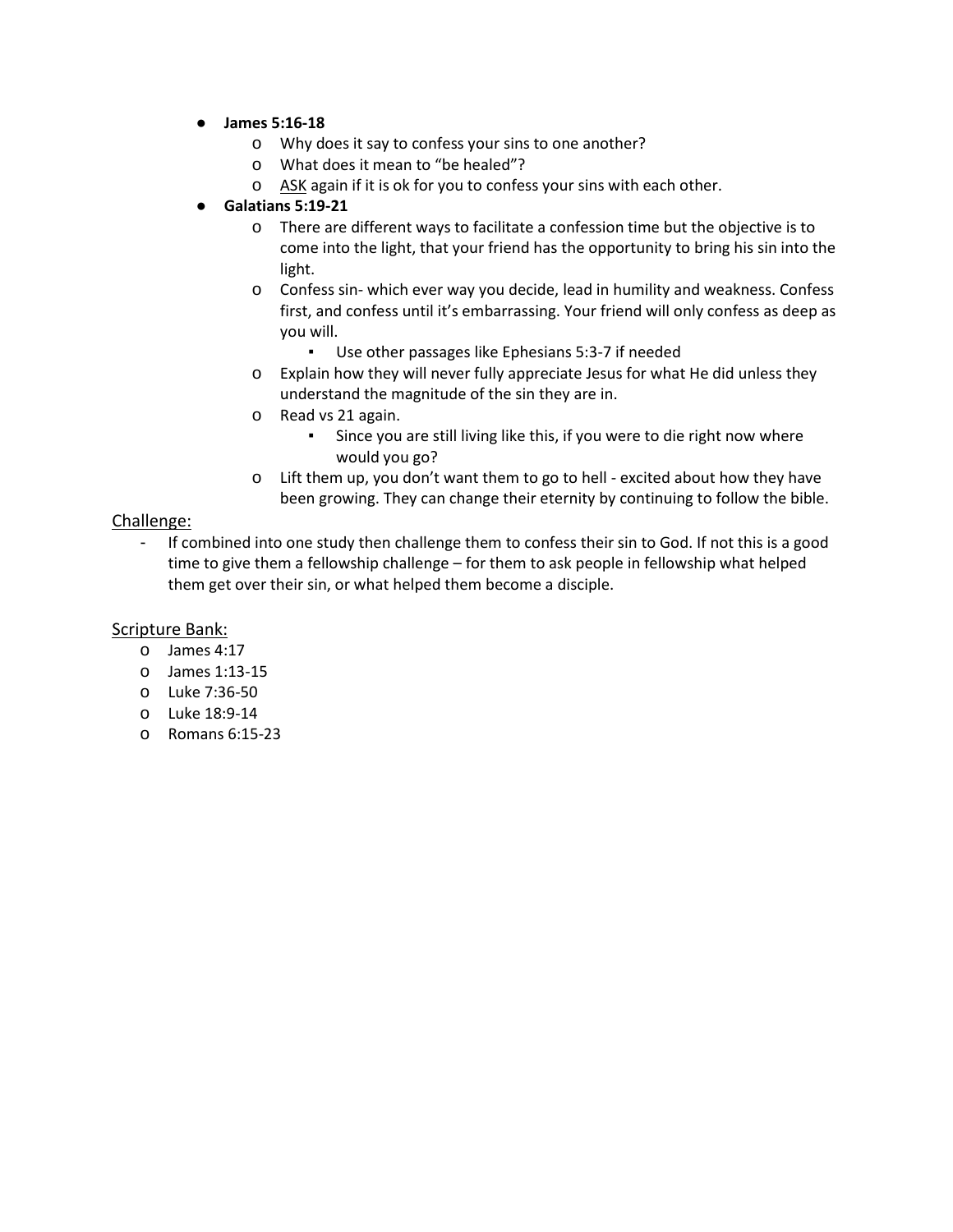# **Grace - The Cross**

Objective:

● To show people God's answer to their sin. The Grace of Jesus Christ. For them to understand the emotional, physical, and spiritual pain Jesus went through because of His love for them. Help them put Jesus at the center to all their change.

#### Scriptures:

- **Emotional Pain** 
	- **Matthew 26:14-30**
		- Disciples care more about clearing their own name "surely you don't mean me" than about protecting Jesus
		- **Matt 26:31-35**
			- Peter and rest of disciples effectively call Jesus a liar
		- **Matt 26 36-46**
			- In Jesus' most desperate time of need, they can't even do the small things Jesus asked - to stay awake with Him.
		- **Matt 26:47-56**
			- Peter makes Jesus look like a hypocrite even his number one disciple will not follow His teachings about love
			- Why didn't Jesus call down the angels?
			- He wanted to save us His Love
		- **Matt 26:69-75**
			- Peter is supposed to be the rock of the church but he doesn't even stand up to a little girl for Jesus
- Physical Pain
	- **Matt 27:11-26**
		- Which of these characters describes you the most?
		- Barabbas sinned he deserved death. Jesus came in and took his punishment for him. You have sinned, you deserve death - Jesus came in and took your punishment.
		- Jesus didn't just die for the whole world He died for you personally. You downplay the love of Jesus if you don't personalize it. If you were the only person who ever lived after the cross - do you think Jesus would still die, just for you?
		- Either describe medical account of flogging or show clip of Passion of Christ
	- **Matt 27:27-44**
		- Either describe medical account of crucifixion or show clip of Passion of Christ
- Spiritual Pain
	- **Matt 27:45-50**
		- Up to this point everyone had abandoned Him except God
		- Why does He say "My God, my God, why have you forsaken me?
			- Jesus died for our sins, this is when sin came upon Him. Sin separates us from God.
			- First time in all history that Jesus was separated from God.
			- Jesus was willing to be separated from God in order to be united with you.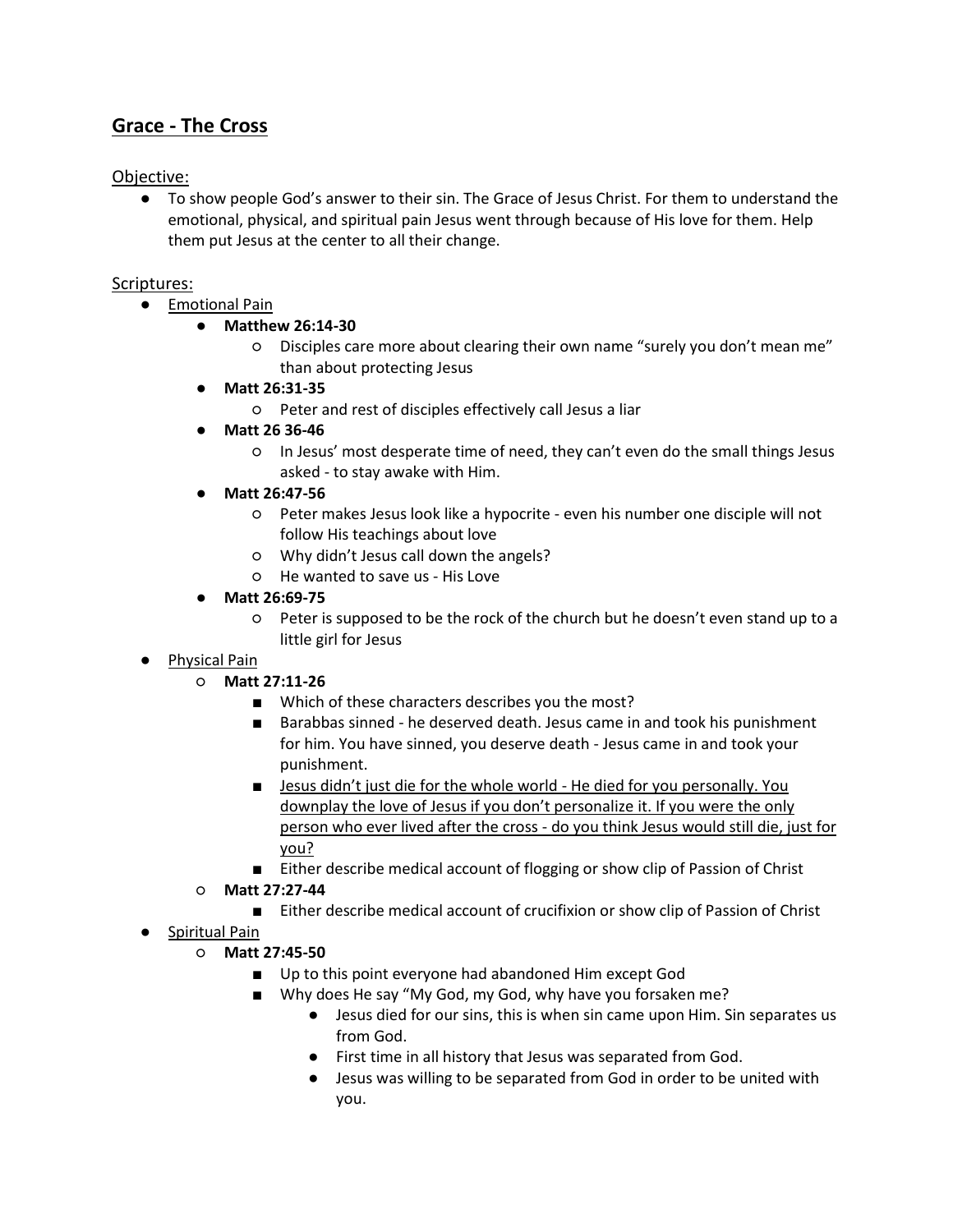- Jesus can't take it he dies right after that.
- **Matt 27:51-56**
	- Why was the curtain in the temple torn from top to bottom?
		- Explain curtain separated God from sin's of people. God tore the temple.
- **Matt 28:1-10**
	- Jesus lives! Pinnacle of all humankind. Most powerful thing that has ever happened. Our timeline is based off of Him.
	- How much of your motivation is based off of Jesus?
	- Do you really love Him?
- **Acts 2:36-38**
	- First time these people realize Jesus died for their sins.
	- They were cut to the heart, are you cut to the heart?
	- What do you want to do?
	- Next couple studies going to study out the response to Jesus on the cross repentance and baptism.

● Write a letter of gratitude to Jesus for what He did on the cross for you. Tell Him what you want to do about it.

- Luke 22-Luke 24:12
- Isaiah 53:1-7
- 2 Cor 5:14-15
- Matthew 28:18-20
- Hebrews 12:1-4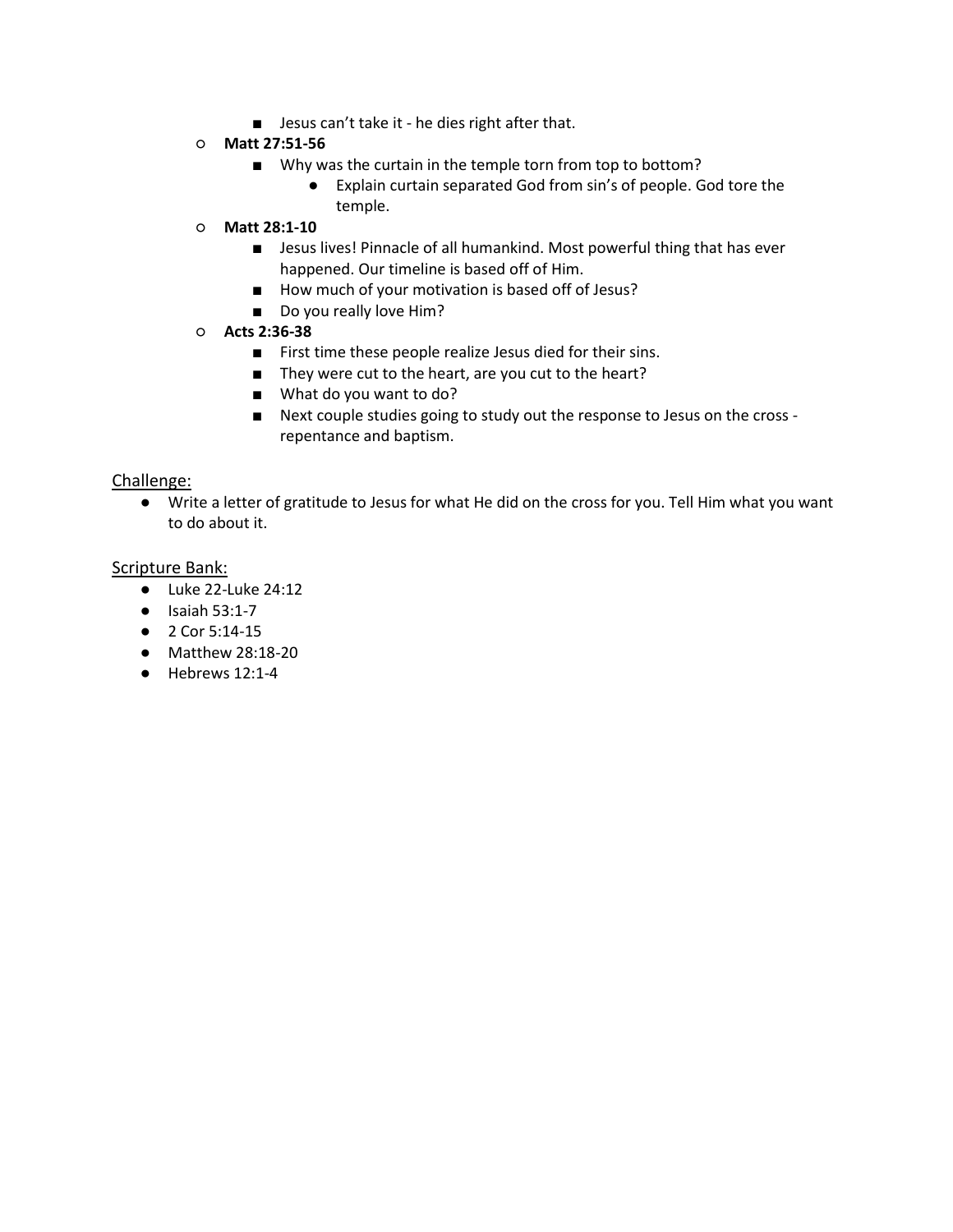## **Repentance**

Objective:

● To help your friend understand what biblical repentance is, what the motivation should be, and what that would look like in their own lives.

#### Scriptures:

- **Acts 2:36-38**
	- First thing Paul tells them to do is Repent
	- Greek definition. Metanoia Change the way you think.
- **Romans 12:1-2**
	- How is repentance defined here?
	- Not just doing a set of rules your mind needs to change. Thats what seperates legalism and following Christ. Your heart and your mind need to change.
	- Change from something to something else
		- From You being Lord to Jesus being Lord
		- You repent into being a disciple. You cannot be a disciple if you haven't repented
- **2 Cor 7:8-11**
	- Godly sorrow is the motivation of repentance
	- What is the difference between godly sorrow and worldly sorrow.
		- Difference between being sorrowful that you heart you/world vs being sorrowful that you hurt God and putting Jesus on the Cross
	- Is repentance necessary for salvation?
	- Do the words in vs 11 describe you? If not how can you generate those in your heart?
- **Acts 26:9-20**
	- What kind of man was Saul before Jesus?
	- When did he repent? vs 15 Jesus became His Lord
	- Where does he describe repentance?
		- vs 18 repentance can be described as a military term "Stop, about face, march"
		- Stop Sinning, Turn towards God, Live for Him with everything
		- Where are you at in this process?
	- vs 20 If your mind changes, what else should change?
- **Luke 3:7-14**
	- John gets specific here, even though repentance is the change in your mind there should be specific actions that change.
	- What are the main areas you need to repent in?
		- What would be the mind change that would lead to the actions change?
		- Go through each one specifically and give scriptures

#### Challenge:

● Is 32:8. Make a plan for how you can repent in these main areas. Find scriptures for each one.

- Luke 19:1-10
- Luke 13:1-5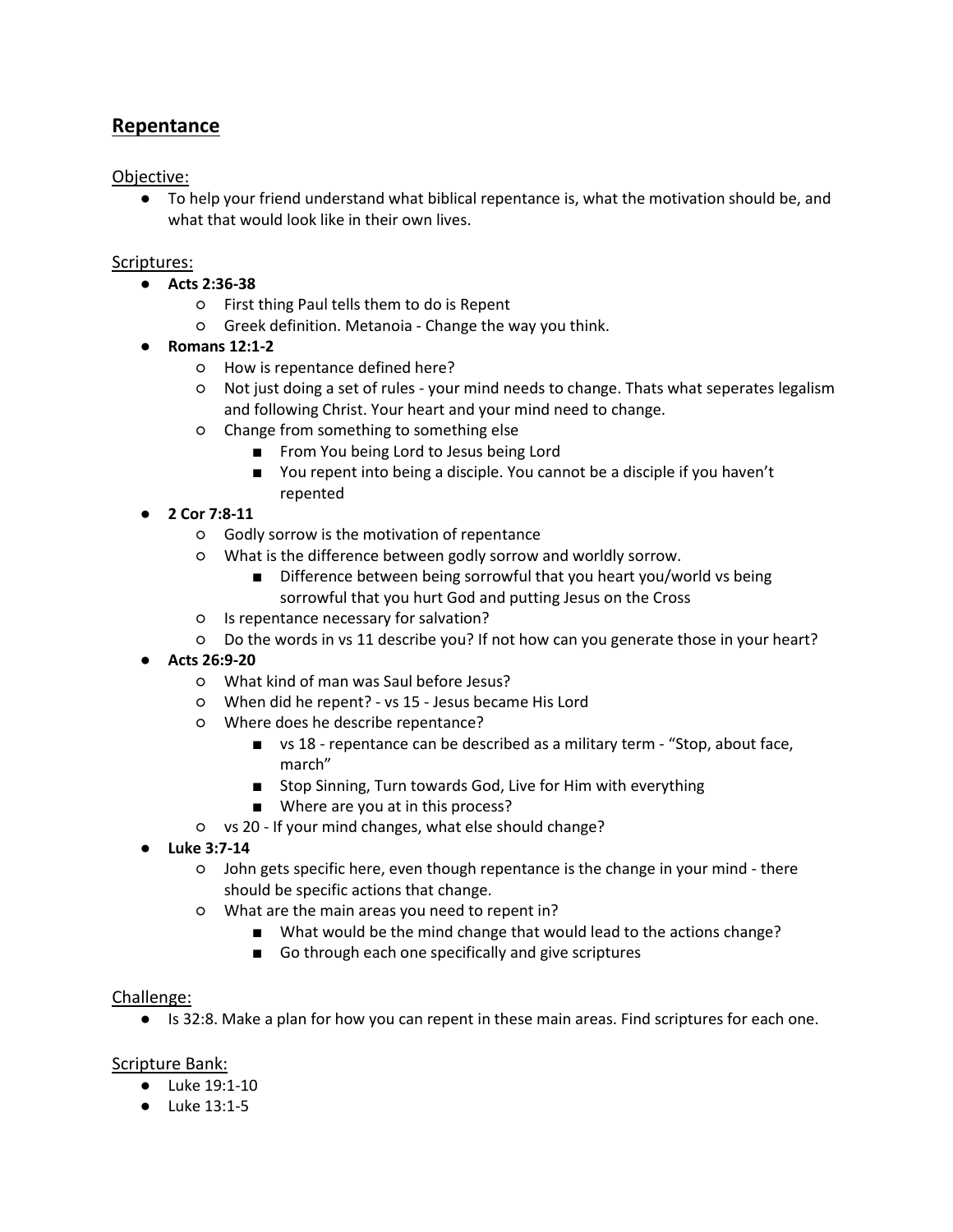- Acts 3:19-20
- Mark 1:14-15
- 1 Timothy 5:1-2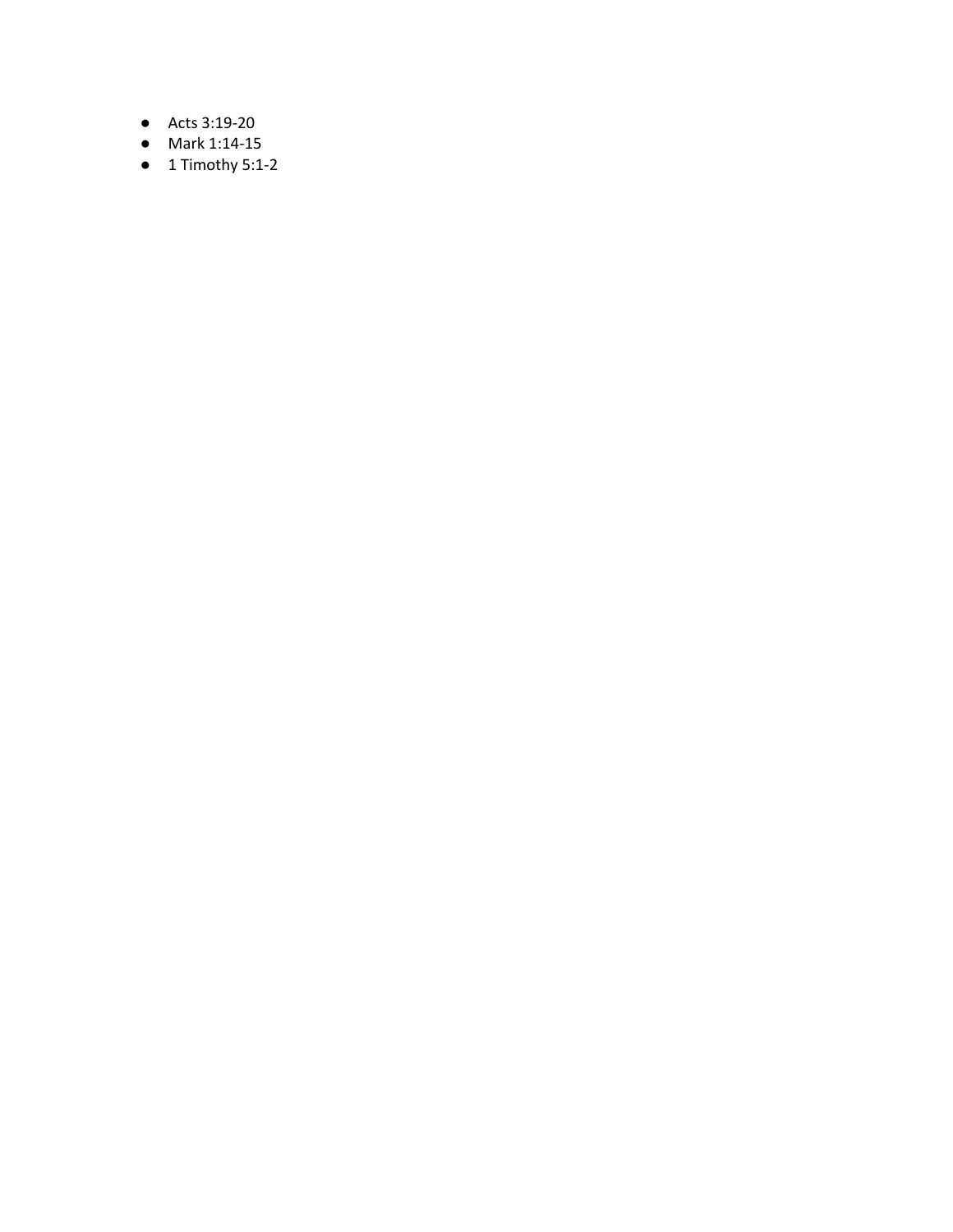## **Baptism**

Objective:

- Help your friend understand that baptism is where the receive forgiveness of their sins and the Holy Spirit. This happens because it is where they Unite with Jesus. Help them figure out if and when they need to get baptized.
- Usually a good place to do a spiritual timeline.
	- Have they gotten baptized before? If so when? Why?
	- If someone were to ask them a year ago what baptism was all about what would they say?

#### Scriptures:

- **Romans 5:20-21**
	- God's grace is incredible, so grateful that God's grace is unending
	- Ever asked yourself when does God's grace come on you. Jesus died for the whole world - but not everyone is saved. Must be a moment when your personal sins are actually forgiven. When you personally get united with death/burial/resurrection. When do you think that is?
- **Romans 6:1-7**
	- When are united with Jesus' death, burial, resurrection?
	- Draw diagram to help understand
	- vs 5 only place in the whole bible where it says how you are united with Jesus
	- Huge celebration where you get united with Jesus and the Glory of the Father raises you to a new life! Power of baptism is in Jesus
	- Does it say that it symbolizes these things happening or actually where it happens?
- **Acts 2:36-41**
	- Greek definition baptizo fully immerse
	- When does Peter say you get the forgiveness of sins and the gift of the Holy Spirit?
	- Who is this promise for?
	- Is this what you used to believe? How do you feel about that?
- **1 Peter 3:18-21**
	- How did the flood save Noah and his family? Separates them from sin.
	- Says this water from the flood symbolizes baptism important, baptism isn't the symbol, the flood is.
	- Does it matter when you get baptized?
		- Order matters discipleship/repentance/pledge of good conscience are synonymous. All comes before baptism. Belief has to come before that.
		- Does that match up what you did?
	- What does it say baptism does? Saves you.
		- If you haven't gotten baptized this way then what do you need to do to be saved?
- **Colossians 2:11-12**
	- Baptism isn't a work of man, it is a work of God.
- What does all this make you want to do?
	- When do you want to get baptized?
	- What if we shot for next \_\_\_\_?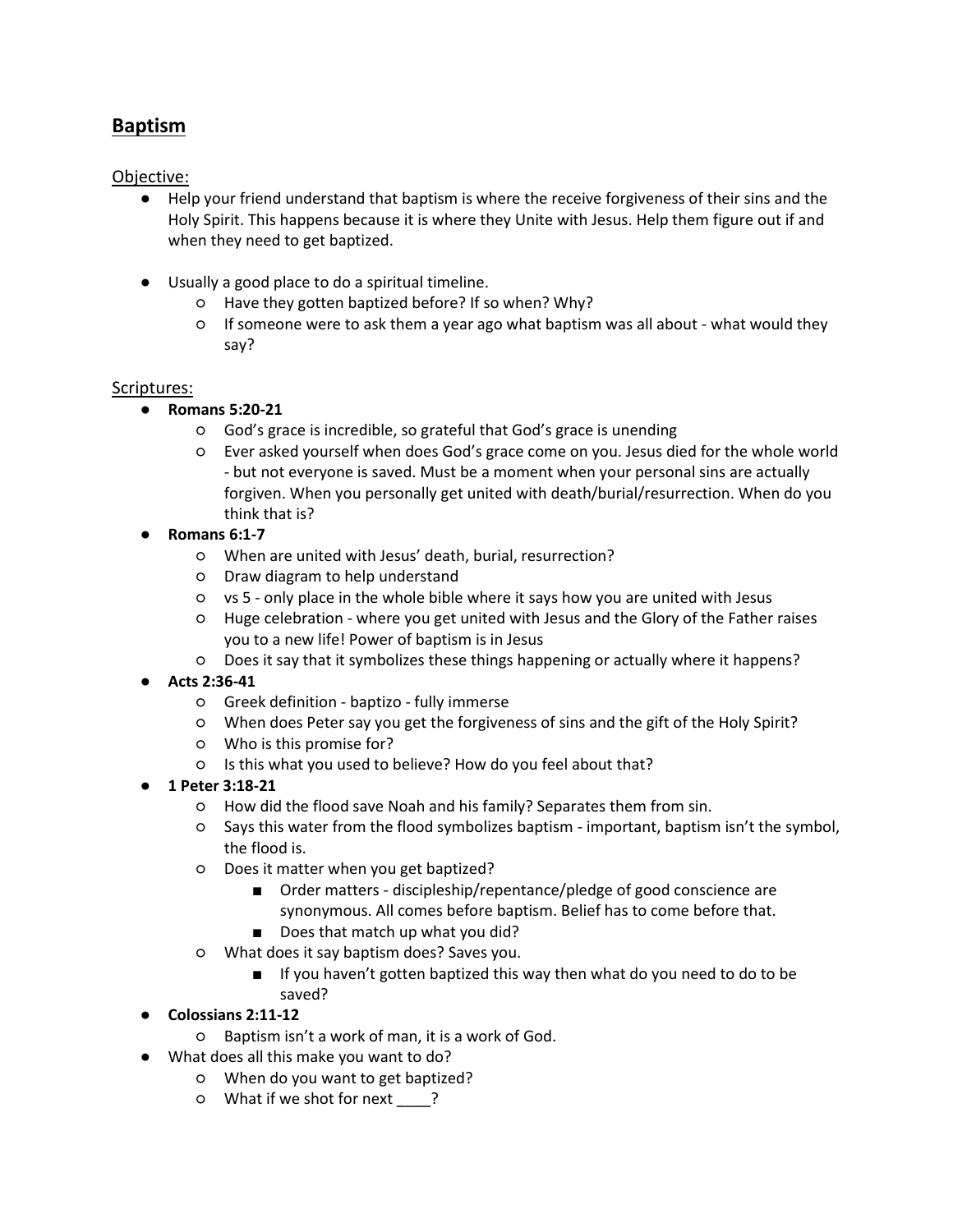● Pray/fast about getting baptized. God might put it on your heart to get baptized earlier or wait and work on things for a while.

- John 3:3-6
- 1 Peter 2:9-10
- Acts 22:16
- Matthew 28:18-20
- Titus 3:3-8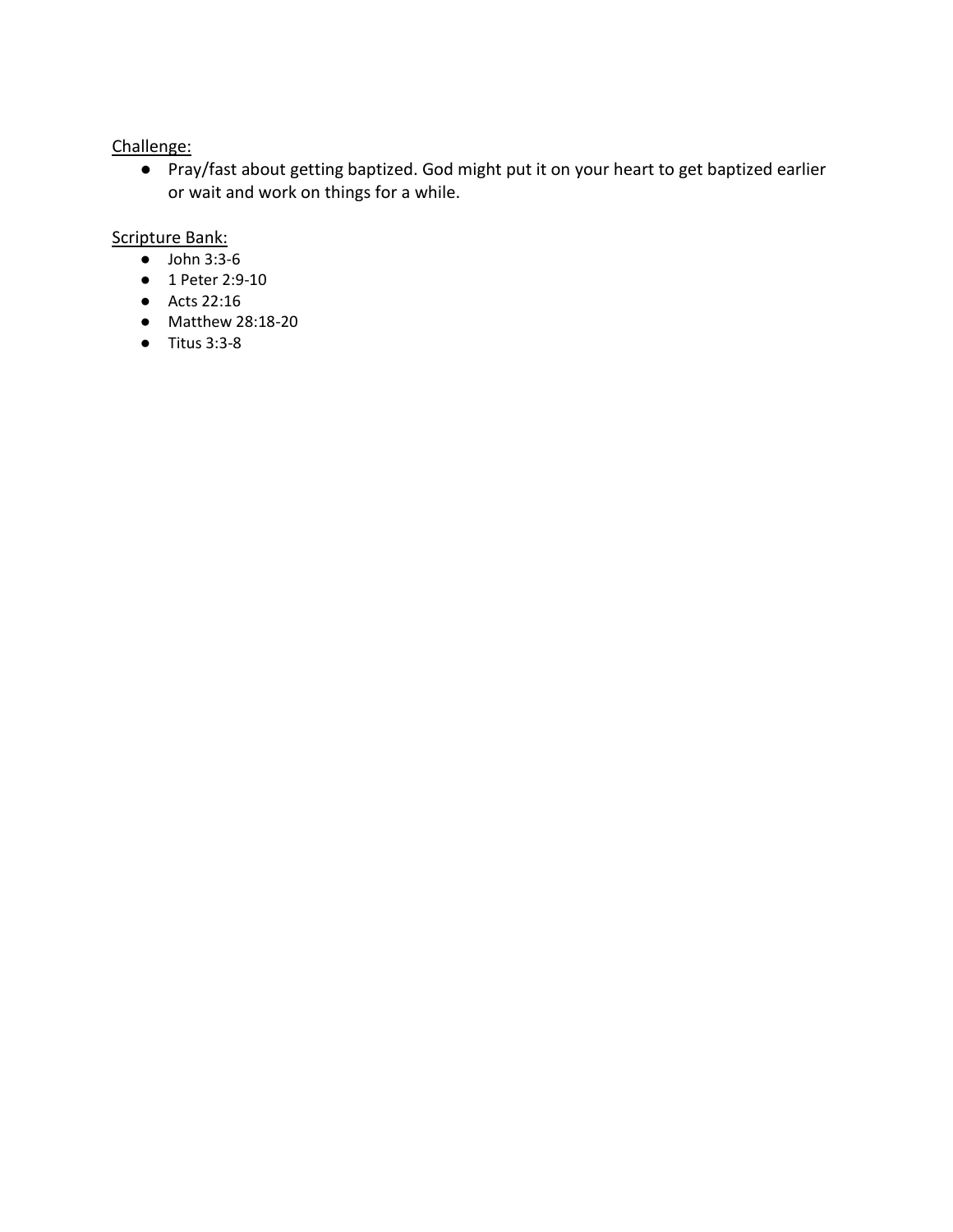# **Church**

#### Objective:

● Help people understand how much they need the body of Christ, what that will mean in their lives, and how to be an active member in the body. Also to see what are the standards for a local body they invest in.

What do you think of when you think of church?

● It isn't just the building - the church is the people, the Body of Christ.

#### Scriptures:

- **1 Corinthians 12:12-14**
	- How do you become a part of the body? Baptized into one spirit/body
	- Have you struggled with racism in the past? In the Body we are all equal. Light to this world
- **1 Cor 12:15-20**
	- The body needs you.
	- We all belong to each other, you belong to me, and I belong to you if you get baptized.
	- What gifts do you have that you can serve the body with?
- **1 Cor 12:21-26**
	- You need the body. That takes humility to live that out.
	- No spiritual ladder. Pastor, minister, song leader, we are all just different members of the body.
- **Hebrews 10:22-25**
	- What does a spur do? What would it look like to spur someone on to love and good deeds? Do you consider who you are going to talk to before church?
	- Also says to encourage one another in fellowship how easy is it for you to go introduce yourself to someone you don't know and talk to them? What are some things you could say?
	- Why does it say don't give up meeting together as some are in the habit of doing? Because we need each other!
	- Practical Church, TNL, Devo, Bibletalk. Thats a lot. Why would you be willing to do that?
- You can find any church you want out there. What factors determine where most people go to church?
- (If they go somewhere else) Where do you go to church? Why have you gone there?
- What do you think the biblical principles are for where you should go to church?
- **Ephesians 4:11-14**
	- Church matures you and causes you not to thrown back and forth like infant. Matters where you invest and call your home church.
- **Ephesians 4:1-6**
	- The way you make every effort to keep unity is by staying committed to these 7 ones
	- These are the biblical reasons you should invest in a church.
	- vs 5 what would be the differences between two churches if one was committed to Jesus being Lord vs one wasn't committed to that? Might help to say what would be the difference in an individual person who was committed to Jesus being Lord or not.
	- what about one faith?